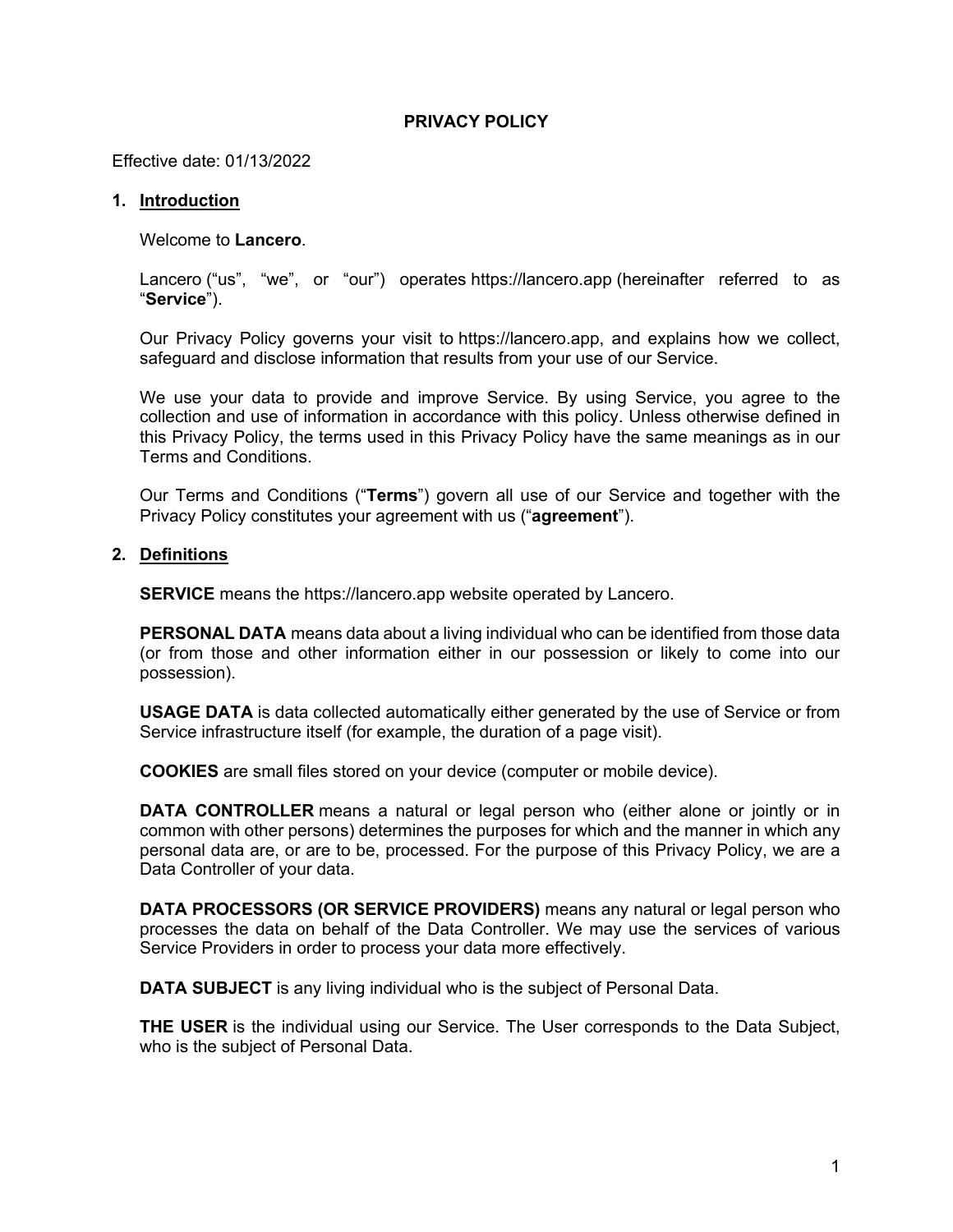# **3. Information Collection and Use**

We collect several different types of information for various purposes to provide and improve our Service to you.

# **4. Types of Data Collected**

## **Personal Data**

While using our Service, we may ask you to provide us with certain personally identifiable information that can be used to contact or identify you ("**Personal Data**"). Personally identifiable information may include, but is not limited to:

- (a) Email address
- (b) Cookies and Usage Data

We may use your Personal Data to contact you with newsletters, marketing or promotional materials and other information that may be of interest to you. You may opt out of receiving any, or all, of these communications from us by following the unsubscribe link or by emailing at support@lancero.app.

## **Usage Data**

We may also collect information that your browser sends whenever you visit our Service or when you access Service by or through a mobile device ("**Usage Data**").

This Usage Data may include information such as your computer's Internet Protocol address (e.g. IP address), browser type, browser version, the pages of our Service that you visit, the time and date of your visit, the time spent on those pages, unique device identifiers and other diagnostic data.

When you access Service with a mobile device, this Usage Data may include information such as the type of mobile device you use, your mobile device unique ID, the IP address of your mobile device, your mobile operating system, the type of mobile Internet browser you use, unique device identifiers and other diagnostic data.

## **Tracking Cookies Data**

We use cookies and similar tracking technologies to track the activity on our Service and we hold certain information.

Cookies are files with a small amount of data which may include an anonymous unique identifier. Cookies are sent to your browser from a website and stored on your device. Other tracking technologies are also used such as beacons, tags and scripts to collect and track information and to improve and analyze our Service.

You can instruct your browser to refuse all cookies or to indicate when a cookie is being sent. However, if you do not accept cookies, you may not be able to use some portions of our Service.

Examples of Cookies we use:

(a) **Session Cookies:** We use Session Cookies to operate our Service.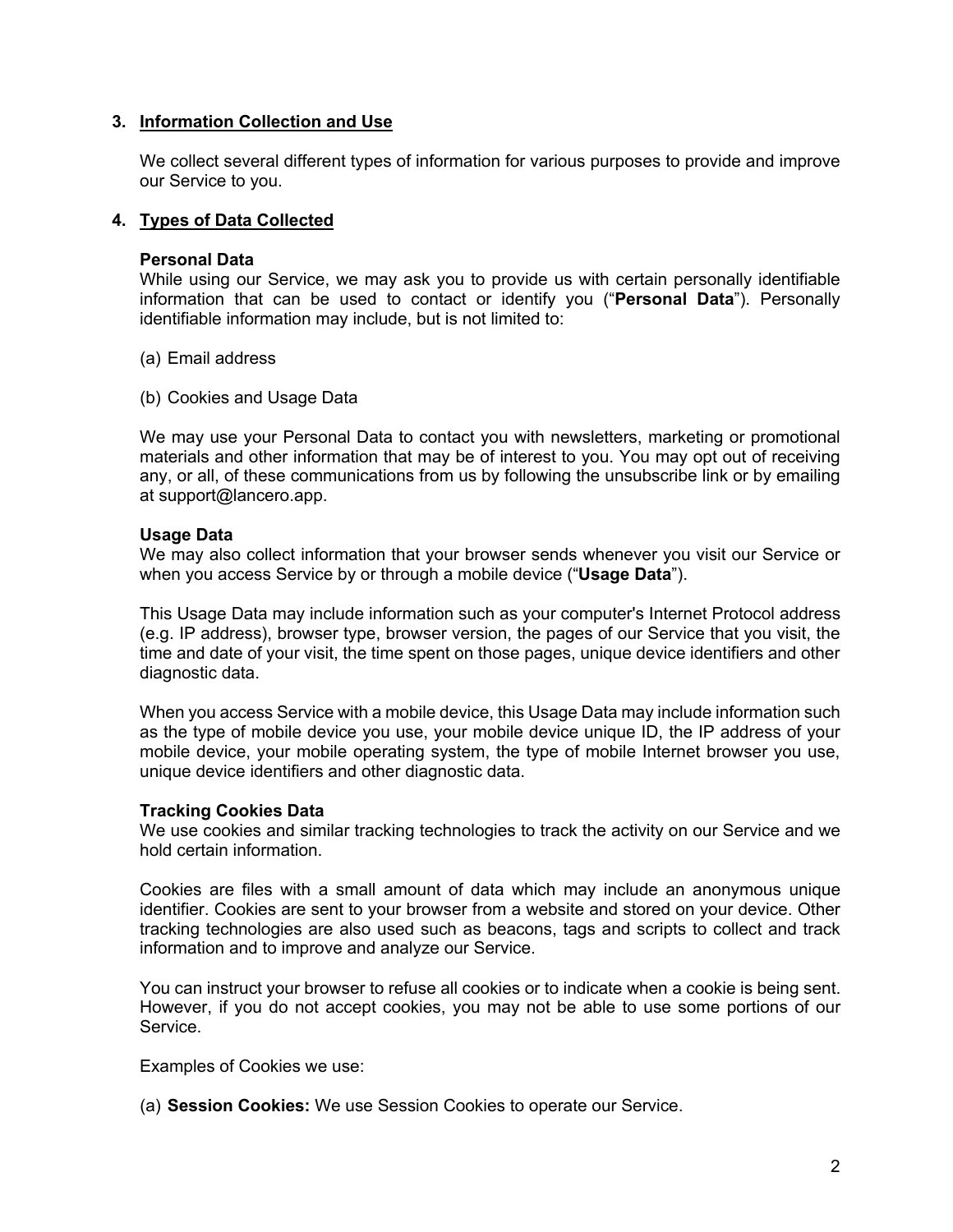- (b) **Preference Cookies:** We use Preference Cookies to remember your preferences and various settings.
- (c) **Security Cookies:** We use Security Cookies for security purposes.
- (d) **Advertising Cookies:** Advertising Cookies are used to serve you with advertisements that may be relevant to you and your interests.
- 5. **Use of Data** by you, or given access to via a 3rd-party Oauth service This includes both data generated on our platform, entered (Google, Discord)

Lancero uses the collected data for various purposes:

- (a) to provide and maintain our Service;
- (b) to notify you about changes to our Service;
- (c) to allow you to participate in interactive features of our Service when you choose to do so;
- (d) to provide customer support;
- (e) to gather analysis or valuable information so that we can improve our Service;
- (f) to monitor the usage of our Service;
- (g) to detect, prevent and address technical issues;
- (h) to fulfill any other purpose for which you provide it;
- (i) to carry out our obligations and enforce our rights arising from any contracts entered into between you and us, including for billing and collection;
- (j) to provide you with notices about your account and/or subscription, including expiration and renewal notices, email-instructions, etc.;
- (k) to provide you with news, special offers and general information about other goods, services and events which we offer that are similar to those that you have already purchased or enquired about unless you have opted not to receive such information;
- (l) in any other way we may describe when you provide the information;

(m)for any other purpose with your consent.

## **6. Retention of Data**

We will retain your Personal Data only for as long as is necessary for the purposes set out in this Privacy Policy. We will retain and use your Personal Data to the extent necessary to comply with our legal obligations (for example, if we are required to retain your data to comply with applicable laws), resolve disputes, and enforce our legal agreements and policies.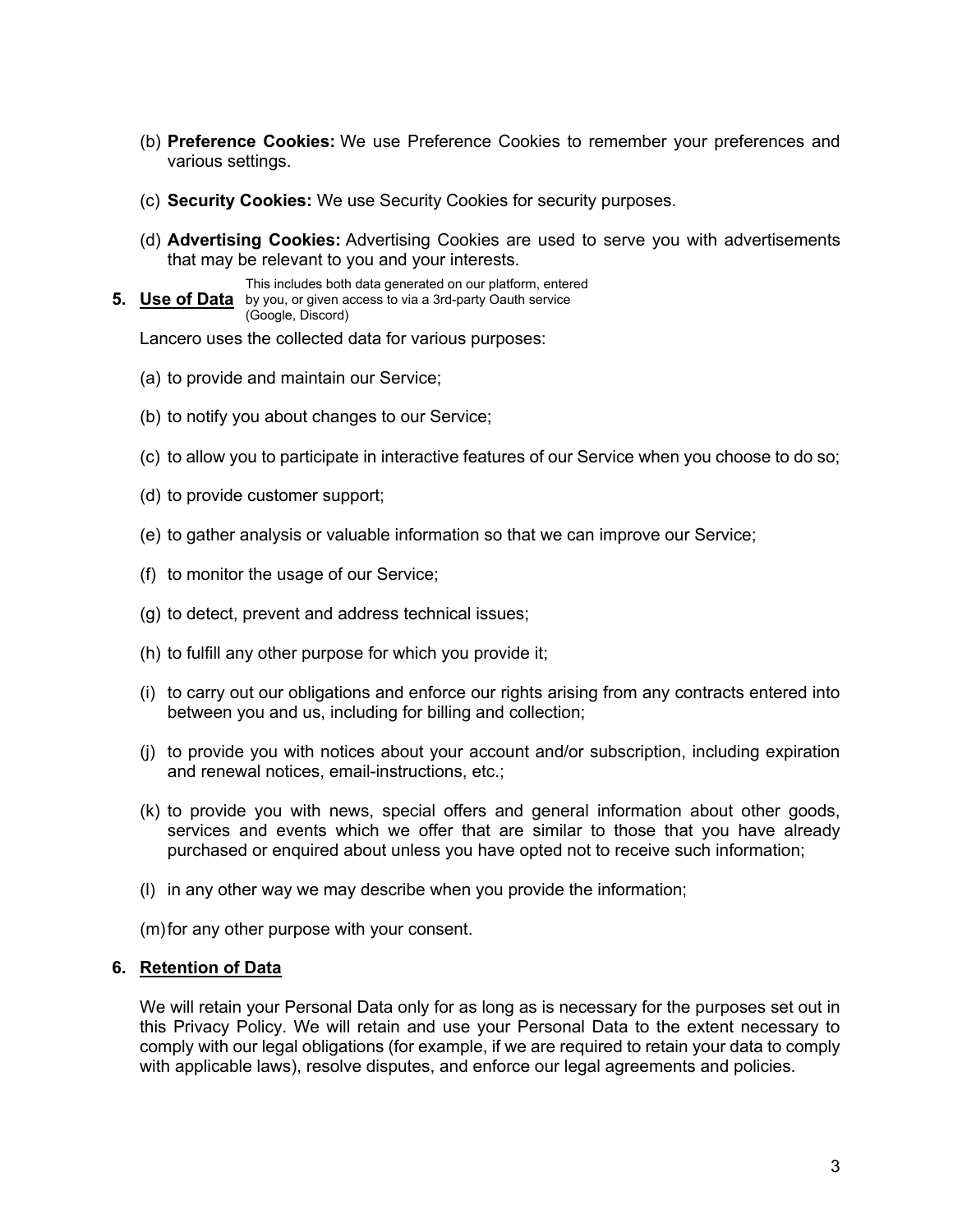We will also retain Usage Data for internal analysis purposes. Usage Data is generally retained for a shorter period, except when this data is used to strengthen the security or to improve the functionality of our Service, or we are legally obligated to retain this data for longer time periods.

# **7. Transfer of Data**

Your information, including Personal Data, may be transferred to  $-$  and maintained on  $$ computers located outside of your state, province, country or other governmental jurisdiction where the data protection laws may differ from those of your jurisdiction.

If you are located outside United States and choose to provide information to us, please note that we transfer the data, including Personal Data, to United States and process it there.

Your consent to this Privacy Policy followed by your submission of such information represents your agreement to that transfer.

Lancero will take all the steps reasonably necessary to ensure that your data is treated securely and in accordance with this Privacy Policy and no transfer of your Personal Data will take place to an organisation or a country unless there are adequate controls in place including the security of your data and other personal information.

## **8. Disclosure of Data**

We may disclose personal information that we collect, or you provide:

## (a) **Disclosure for Law Enforcement.**

Under certain circumstances, we may be required to disclose your Personal Data if required to do so by law or in response to valid requests by public authorities.

## (b) **Business Transaction.**

If we or our subsidiaries are involved in a merger, acquisition or asset sale, your Personal Data may be transferred.

## (c) **Other cases. We may disclose your information also:**

- (i) to our subsidiaries and affiliates;
- (ii) to contractors, service providers, and other third parties we use to support our business;
- (iii) to fulfill the purpose for which you provide it;
- (iv) for any other purpose disclosed by us when you provide the information;
- (v) with your consent in any other cases;
- (vi) if we believe disclosure is necessary or appropriate to protect the rights, property, or safety of the Company, our customers, or others.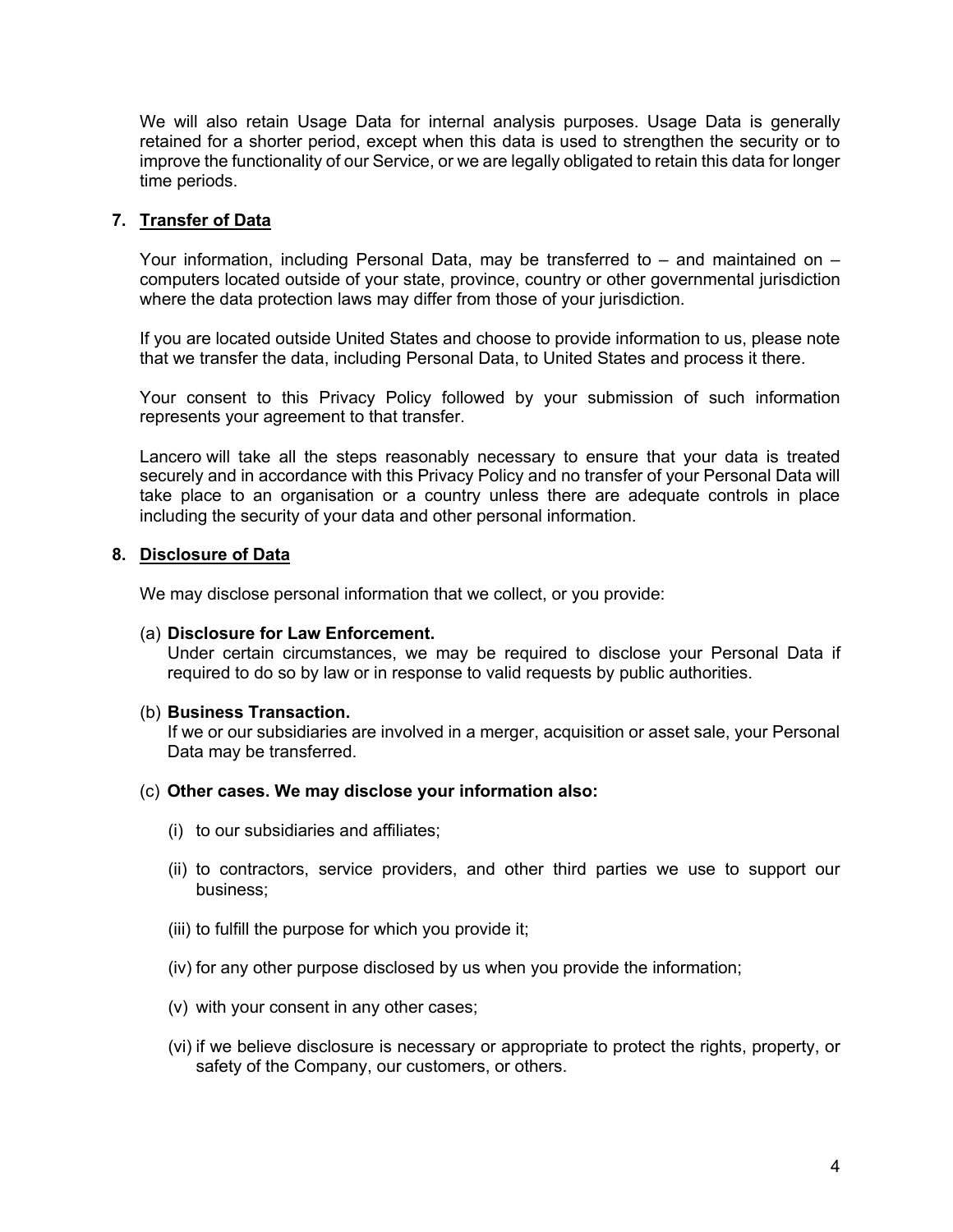# **9. Security of Data**

The security of your data is important to us but remember that no method of transmission over the Internet or method of electronic storage is 100% secure. While we strive to use commercially acceptable means to protect your Personal Data, we cannot guarantee its absolute security.

# **10. Your Data Protection Rights Under General Data Protection Regulation (GDPR)**

If you are a resident of the European Union (EU) and European Economic Area (EEA), you have certain data protection rights, covered by GDPR. – See more at https://eurlex.europa.eu/eli/reg/2016/679/oj

We aim to take reasonable steps to allow you to correct, amend, delete, or limit the use of your Personal Data.

If you wish to be informed what Personal Data we hold about you and if you want it to be removed from our systems, please email us at support@lancero.app.

- In certain circumstances, you have the following data protection rights:
- (a) the right to access, update or to delete the information we have on you;
- (b) the right of rectification. You have the right to have your information rectified if that information is inaccurate or incomplete;
- (c) the right to object. You have the right to object to our processing of your Personal Data;
- (d) the right of restriction. You have the right to request that we restrict the processing of your personal information;
- (e) the right to data portability. You have the right to be provided with a copy of your Personal Data in a structured, machine-readable and commonly used format;
- (f) the right to withdraw consent. You also have the right to withdraw your consent at any time where we rely on your consent to process your personal information;

Please note that we may ask you to verify your identity before responding to such requests. Please note, we may not able to provide Service without some necessary data.

You have the right to complain to a Data Protection Authority about our collection and use of your Personal Data. For more information, please contact your local data protection authority in the European Economic Area (EEA).

## **11. Your Data Protection Rights under the California Privacy Protection Act (CalOPPA)**

CalOPPA is the first state law in the nation to require commercial websites and online services to post a privacy policy. The law's reach stretches well beyond California to require a person or company in the United States (and conceivable the world) that operates websites collecting personally identifiable information from California consumers to post a conspicuous privacy policy on its website stating exactly the information being collected and those individuals with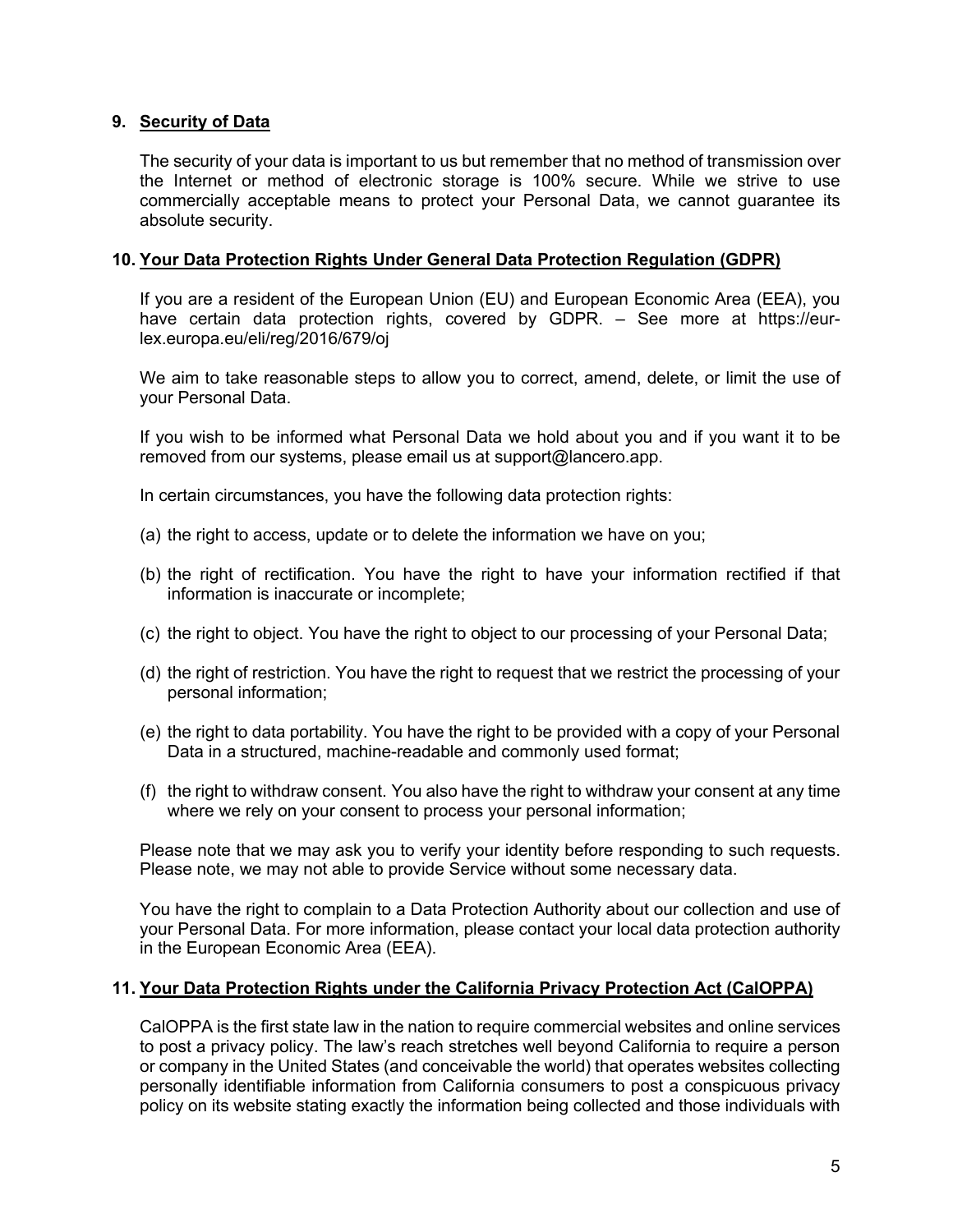whom it is being shared, and to comply with this policy. – See more at: https://consumercal.org/about-cfc/cfc-education-foundation/california-online-privacyprotection-act-caloppa-3/

According to CalOPPA we agree to the following:

- (a) users can visit our site anonymously;
- (b) our Privacy Policy link includes the word "Privacy", and can easily be found on the page specified above on the home page of our website;
- (c) users will be notified of any privacy policy changes on our Privacy Policy Page;
- (d) users are able to change their personal information by emailing us at support@lancero.app.

Our Policy on "Do Not Track" Signals:

We honor Do Not Track signals and do not track, plant cookies, or use advertising when a Do Not Track browser mechanism is in place. Do Not Track is a preference you can set in your web browser to inform websites that you do not want to be tracked.

You can enable or disable Do Not Track by visiting the Preferences or Settings page of your web browser.

## **12. Your Data Protection Rights under the California Consumer Privacy Act (CCPA)**

If you are a California resident, you are entitled to learn what data we collect about you, ask to delete your data and not to sell (share) it. To exercise your data protection rights, you can make certain requests and ask us:

- (a) **What personal information we have about you**. If you make this request, we will return to you:
	- (i) The categories of personal information we have collected about you.
	- (ii) The categories of sources from which we collect your personal information.
	- (iii) The business or commercial purpose for collecting or selling your personal information.
	- (iv) The categories of third parties with whom we share personal information.
	- (v) The specific pieces of personal information we have collected about you.
	- (vi) A list of categories of personal information that we have sold, along with the category of any other company we sold it to. If we have not sold your personal information, we will inform you of that fact.
	- (vii)A list of categories of personal information that we have disclosed for a business purpose, along with the category of any other company we shared it with.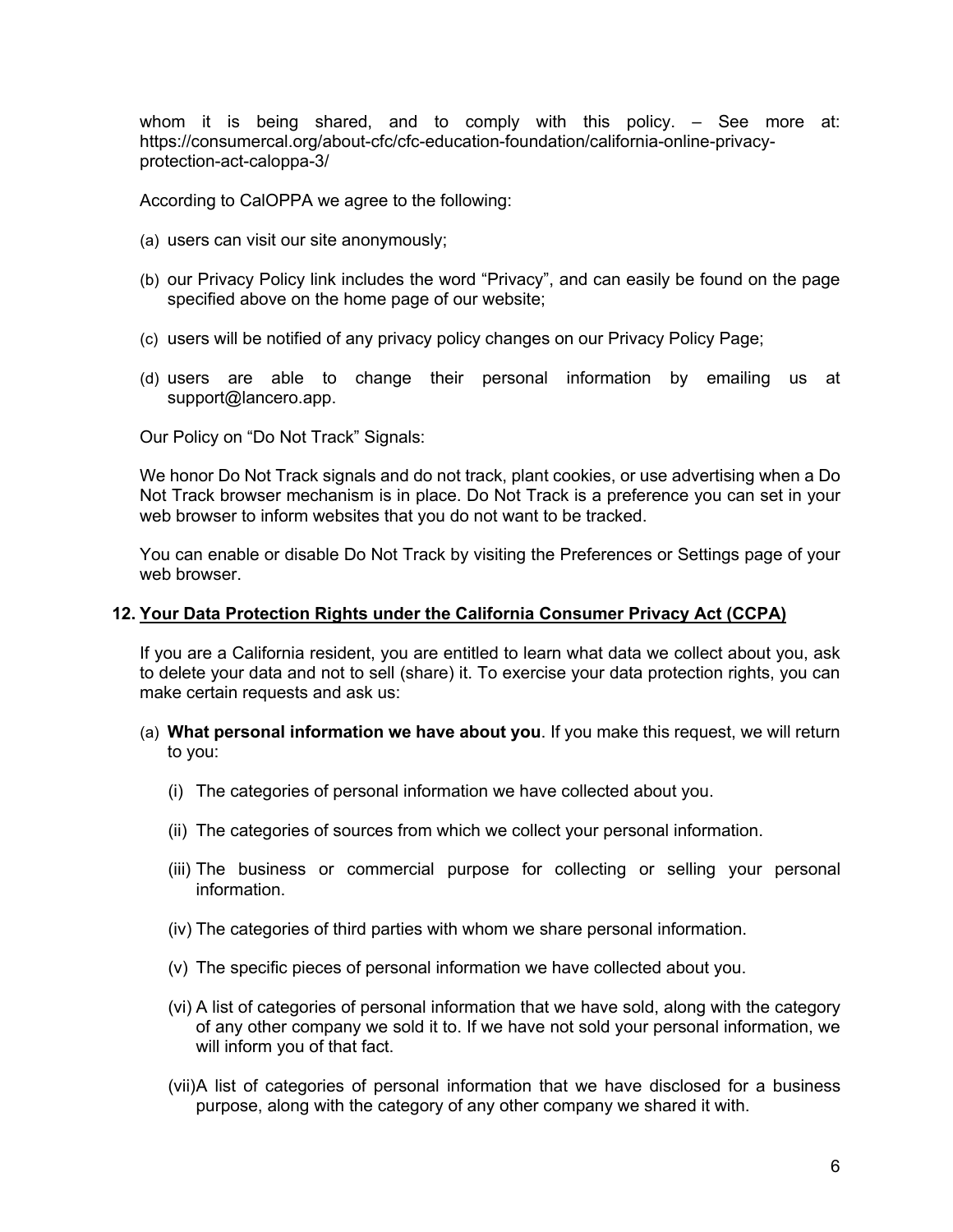Please note, you are entitled to ask us to provide you with this information up to two times in a rolling twelve-month period. When you make this request, the information provided may be limited to the personal information we collected about you in the previous 12 months.

- (b) **To delete your personal information**. If you make this request, we will delete the personal information we hold about you as of the date of your request from our records and direct any service providers to do the same. In some cases, deletion may be accomplished through de-identification of the information. If you choose to delete your personal information, you may not be able to use certain functions that require your personal information to operate.
- (c) **To stop selling your personal information**. We don't sell or rent your personal information to any third parties for any purpose. You are the only owner of your Personal Data and can request disclosure or deletion at any time.

Please note, if you ask us to delete or stop selling your data, it may impact your experience with us, and you may not be able to participate in certain programs or membership services which require the usage of your personal information to function. But in no circumstances, we will discriminate against you for exercising your rights.

To exercise your California data protection rights described above, please send your request(s) by one of the following means:

By email: support@lancero.app

Your data protection rights, described above, are covered by the CCPA, short for the California Consumer Privacy Act. To find out more, visit the official California Legislative Information website. The CCPA took effect on 01/01/2020.

## **13. Service Providers**

We may employ third party companies and individuals to facilitate our Service ("**Service Providers**"), provide Service on our behalf, perform Service-related services or assist us in analysing how our Service is used.

These third parties have access to your Personal Data only to perform these tasks on our behalf and are obligated not to disclose or use it for any other purpose.

## **14. Analytics**

We may use third-party Service Providers to monitor and analyze the use of our Service.

## **Google Analytics**

Google Analytics is a web analytics service offered by Google that tracks and reports website traffic. Google uses the data collected to track and monitor the use of our Service. This data is shared with other Google services. Google may use the collected data to contextualise and personalise the ads of its own advertising network.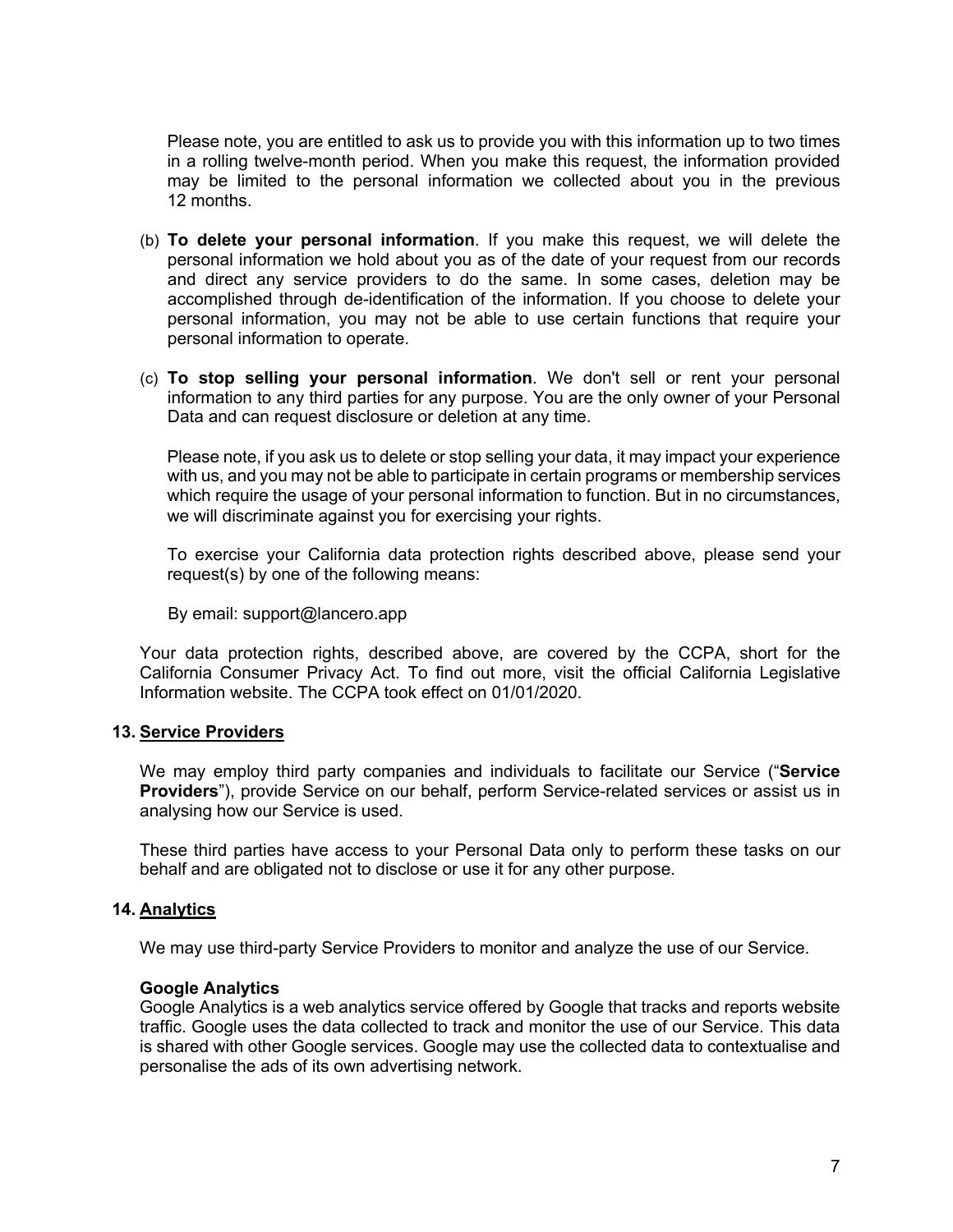For more information on the privacy practices of Google, please visit the Google Privacy Terms web page: https://policies.google.com/privacy?hl=en

We also encourage you to review the Google's policy for safeguarding your data: https://support.google.com/analytics/answer/6004245.

## **15. CI/CD tools**

We may use third-party Service Providers to automate the development process of our Service.

## **GitHub**

GitHub is provided by GitHub, Inc.

GitHub is a development platform to host and review code, manage projects, and build software.

For more information on what data GitHub collects for what purpose and how the protection of the data is ensured, please visit GitHub Privacy Policy page: https://help.github.com/en/articles/github-privacy-statement.

# **16. Behavioral Remarketing**

Lancero uses remarketing services to advertise on third party websites to you after you visited our Service. We and our third-party vendors use cookies to inform, optimise and serve ads based on your past visits to our Service.

## **Google Ads (AdWords)**

Google Ads (AdWords) remarketing service is provided by Google Inc.

You can opt-out of Google Analytics for Display Advertising and customize the Google Display Network ads by visiting the Google Ads Settings page: http://www.google.com/settings/ads

Google also recommends installing the Google Analytics Opt-out Browser Add-on – https://tools.google.com/dlpage/gaoptout – for your web browser. Google Analytics Opt-out Browser Add-on provides visitors with the ability to prevent their data from being collected and used by Google Analytics.

For more information on the privacy practices of Google, please visit the Google Privacy Terms web page: https://policies.google.com/privacy?hl=en

## **17. Payments**

We may provide paid products and/or services within Service. In that case, we use third-party services for payment processing (e.g. payment processors).

We will not store or collect your payment card details. That information is provided directly to our third-party payment processors whose use of your personal information is governed by their Privacy Policy. These payment processors adhere to the standards set by PCI-DSS as managed by the PCI Security Standards Council, which is a joint effort of brands like Visa,